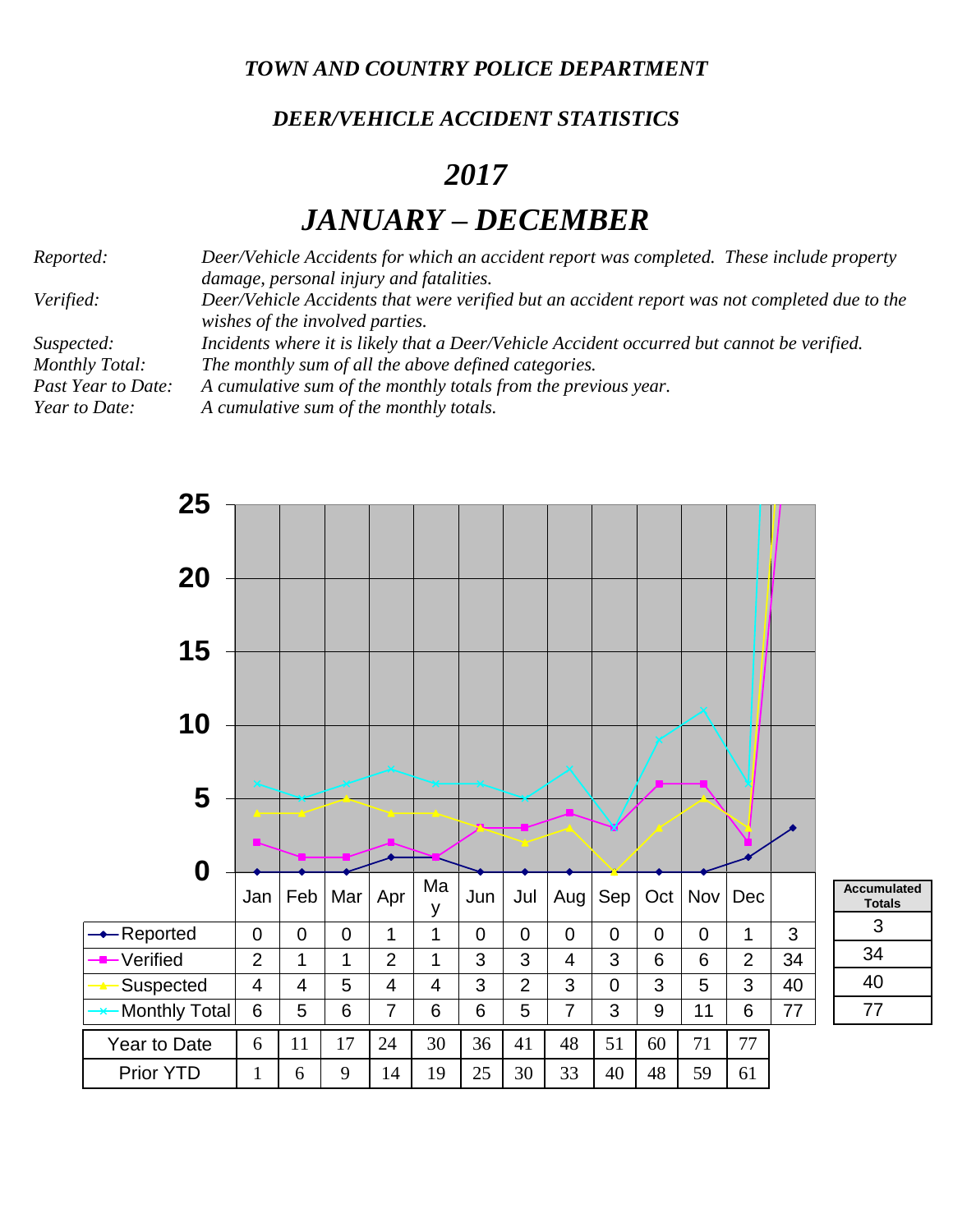|                 |                         | <b>MONTH/DAY</b> | <b>TIME</b>       | <b>LOCATION</b>                       |
|-----------------|-------------------------|------------------|-------------------|---------------------------------------|
|                 |                         | <b>January</b>   |                   |                                       |
| $\mathbf{1}$    | S                       | 11               | 0924              | 2100 Blk S. Mason Road                |
| $\overline{c}$  | S                       | 11               | 1333              | 13000 Blk Park Place Court            |
| $\overline{3}$  | $\overline{V}$          | 12               | 2217              | Mason Road S of Clayton Road          |
| $\overline{4}$  | S                       | 21               | 1624              | 13000 Blk Fairfield Oaks Drive        |
| $\overline{5}$  | $\overline{V}$          | 27               | 0657              | Conway Road at Hampshire Hill         |
| 6               | S                       | 28               | 2240              | Clayton Road E of Topping Road        |
|                 |                         | February         |                   |                                       |
| $\overline{7}$  | S                       | 7                | 2141              | Clayton Road at Rutherford            |
| $\overline{8}$  | S                       | 8                | 0913              | 1500 Blk of Topping Road              |
| $\overline{9}$  | $\overline{\mathsf{V}}$ | 23               | 0433              | SB 141 North of Clayton Road          |
| 10              | S                       | 24               | 0334              | WB 64 West of 270                     |
| 11              | S                       | 24               | 1539              | 13000 Blk of Fairfield Oaks Drive     |
|                 |                         | <b>March</b>     |                   |                                       |
| 12              | S                       | 9                | 1911              | <b>Clayton Road and Wexford Woods</b> |
| 13              | S                       | 10               | 0640              | 13600 Block of Conway Road            |
| 14              | $\overline{\mathsf{V}}$ | 12               | 2348              | S Woods Mill at Manderleigh           |
| 15              | S                       | 19               | 0426              | SB 270 at 64                          |
| 16              | S                       | 21               | 2014              | Clayton Road at Country Life Acres    |
| 17              | S                       | 24               | 1730              | Topping and Taunton Court             |
|                 |                         | April            |                   |                                       |
| 18              | $\overline{V}$          | 3                | 0427              | Mason Road at Park Place Court        |
| 19              | S                       | 9                | 0225              | WB 64 W of 270                        |
| 20              | S                       | 17               | 0630              | NB 141 S of Clayton Road              |
| 21              | S                       | 18               | 0019              | SB 141 at Clayton Road                |
| 22              | $\mathbf R$             | 21               | 0338              | WB 64 Ramp to Mason Road              |
| 23              | S                       | 26               | 0425              | NB 141 S of Clayton Road              |
| 24              | $\mathbf V$             | 28               | 0455              | NB 270 at 64                          |
|                 |                         | <b>May</b>       |                   |                                       |
| 25              | S                       | $\overline{c}$   | 1013              | SB 141 at South Outer 40              |
| $\overline{26}$ | $\overline{S}$          | $\overline{8}$   | 2054              | SB 141 N of 64                        |
| 27              | $\overline{S}$          | 9                | 0844              | EB 64 W of Mason                      |
| 28              | $\overline{\mathsf{V}}$ | 20               | 0312              | NB 141 at Clayton Road                |
| 29              | S                       | 28               | 2045              | Municipal Center at South Outer 40    |
| 30              | $\mathbf R$             | 30               | 0120              | EB 64 at Maryville Centre Drive       |
|                 |                         | June             |                   |                                       |
| 31              | V                       | $\overline{7}$   | 0147              | SB 270 South of 64                    |
| $\overline{32}$ | $\overline{V}$          | $\overline{7}$   | 1738              | 1800 Blk of Topping Road              |
| 33              | $\overline{\mathsf{V}}$ | 7                | 2137              | Salt Mill Road to NB 141              |
| $\overline{34}$ | S                       | 17               | $01\overline{45}$ | Ramp NB 270 to WB 64                  |
| 35              | S                       | 18               | 2013              | SB 141 at Clayton Road                |
| 36              | S                       | 28               | 0700              | Clayton Road at Town Square           |
|                 |                         | <b>July</b>      |                   |                                       |
| 37              | $\mathbf V$             | $\mathbf{1}$     | 2116              | Ramp WB 64 to SB 270                  |
| $\overline{38}$ | S                       | $\overline{17}$  | 2123              | <b>Clayton at Town Square</b>         |
| 39              | $\overline{V}$          | 21               | 1235              | Clayton at Municipal Center           |
| 40              | V                       | 21               | 1300              | SB 141 at Clayton Road                |
| 41              | S                       | 31               | 2343              | Clayton Road at Topping Road          |